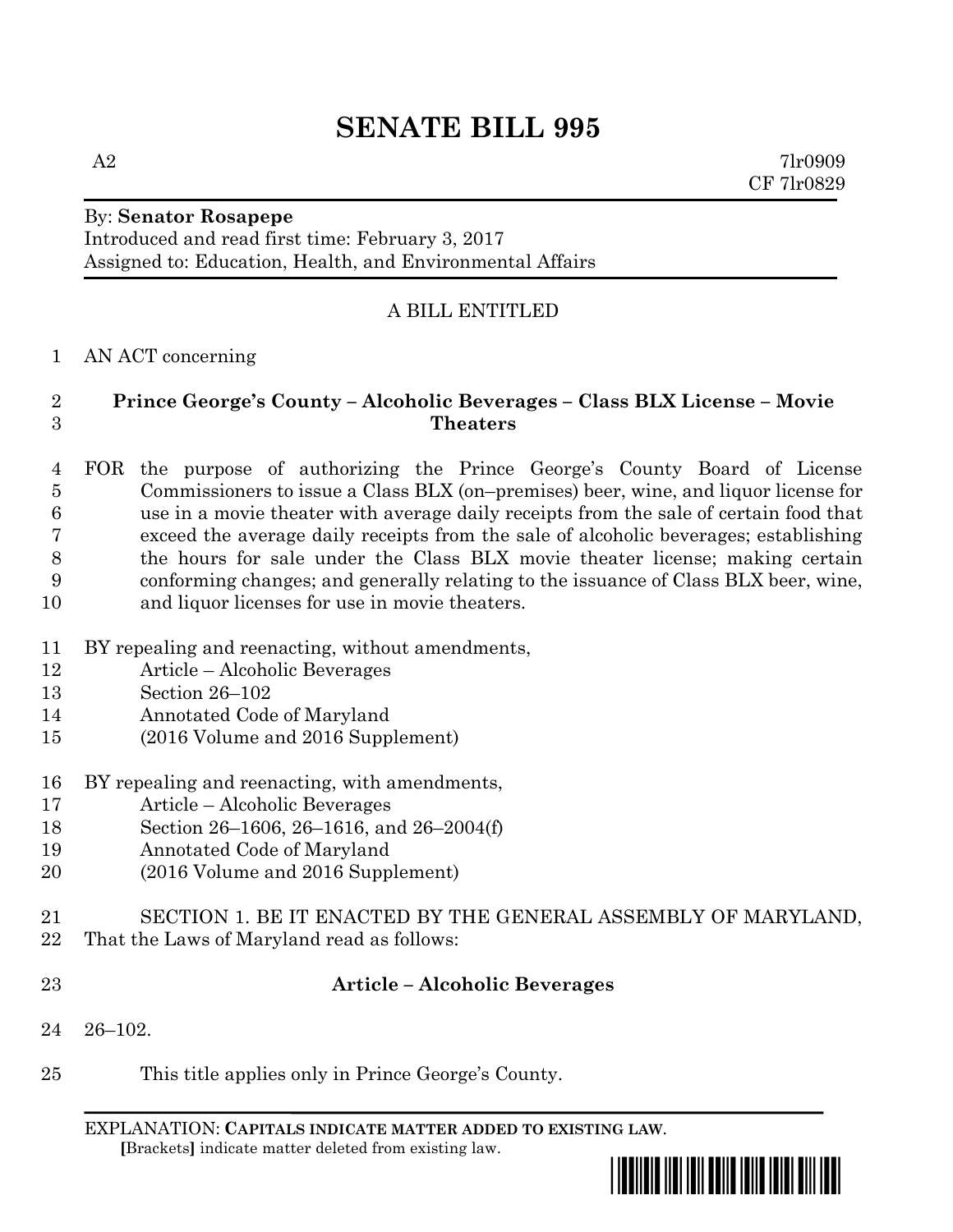#### **SENATE BILL 995**

| 1                                  | $26 - 1606.$                                                                                                                                                                        |                                 |                                                                                                                                                                                    |  |
|------------------------------------|-------------------------------------------------------------------------------------------------------------------------------------------------------------------------------------|---------------------------------|------------------------------------------------------------------------------------------------------------------------------------------------------------------------------------|--|
| $\overline{2}$<br>$\boldsymbol{3}$ | Except as provided in subsection (b) of this section AND $\S 26-1616$ OF THIS<br>(a)<br><b>SUBTITLE</b> , the Board may not issue a license for use on the site of a movie theater. |                                 |                                                                                                                                                                                    |  |
| $\overline{4}$<br>$\overline{5}$   | (b)                                                                                                                                                                                 |                                 | This section does not prohibit the issuance of a Class B-DH (drafthouse)<br>license for use on the site of a drafthouse, as defined in $\S 26-1007$ of this title.                 |  |
| 6                                  | $26 - 1616.$                                                                                                                                                                        |                                 |                                                                                                                                                                                    |  |
| 7                                  | (a)                                                                                                                                                                                 |                                 | There is a Class BLX license.                                                                                                                                                      |  |
| 8                                  | (1)<br>(b)                                                                                                                                                                          |                                 | The Board may issue the license for use in:                                                                                                                                        |  |
| 9<br>10                            | that has:                                                                                                                                                                           | (I)                             | a luxury-type restaurant, as defined in regulations of the Board,                                                                                                                  |  |
| 11<br>12<br>13                     | and                                                                                                                                                                                 | (i)                             | a minimum capital investment of $$1,000,000$ for a dining<br>1.<br>room facility and kitchen equipment, not including the cost of the land, building, or lease;                    |  |
| 14                                 |                                                                                                                                                                                     | $\left[ \text{(ii)} \right]$ 2. | seating for at least 100 individuals; OR                                                                                                                                           |  |
| 15<br>16<br>17                     |                                                                                                                                                                                     | (II)                            | A MOVIE THEATER WITH AVERAGE DAILY RECEIPTS FROM<br>THE SALE OF FOOD, EXCLUDING CANDY AND POPCORN, THAT EXCEED THE AVERAGE<br>DAILY RECEIPTS FROM THE SALE OF ALCOHOLIC BEVERAGES. |  |
| 18<br>19                           | (2)                                                                                                                                                                                 |                                 | If the criteria under paragraph $[(1)] (1)(I)$ of this subsection are met,<br>the Board may issue or transfer one Class BLX RESTAURANT license on behalf of:                       |  |
| 20                                 |                                                                                                                                                                                     | (i)                             | the county;                                                                                                                                                                        |  |
| 21<br>22                           | or                                                                                                                                                                                  | (ii)                            | the Maryland–National Capital Park and Planning Commission;                                                                                                                        |  |
| 23                                 |                                                                                                                                                                                     | (iii)                           | a private concessionaire under contract with:                                                                                                                                      |  |
| 24                                 |                                                                                                                                                                                     |                                 | 1.<br>the county; or                                                                                                                                                               |  |
| 25<br>26                           | Commission.                                                                                                                                                                         |                                 | 2.<br>the Maryland-National Capital Park and Planning                                                                                                                              |  |
| 27                                 | (3)                                                                                                                                                                                 |                                 | The Board may determine:                                                                                                                                                           |  |
| 28                                 |                                                                                                                                                                                     | (i)                             | the number of licenses to be issued;                                                                                                                                               |  |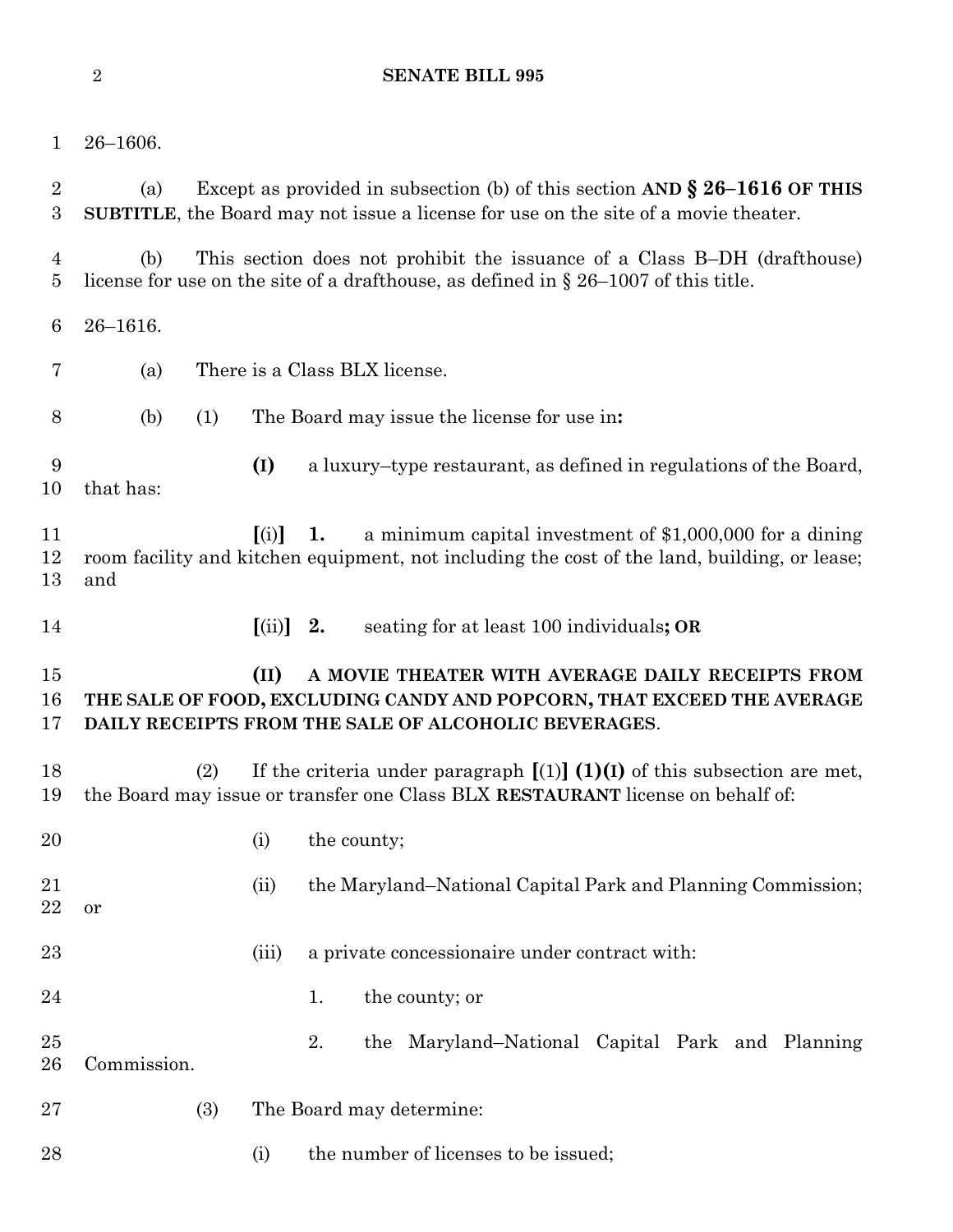## **SENATE BILL 995** 3

| 1                                | to whom the license may be issued; and<br>(ii)                                                                                                                                                                                |
|----------------------------------|-------------------------------------------------------------------------------------------------------------------------------------------------------------------------------------------------------------------------------|
| $\overline{2}$<br>3              | whether a holder of an alcoholic beverages license may have an<br>(iii)<br>interest in one Class BLX license.                                                                                                                 |
| $\overline{4}$<br>$\overline{5}$ | The license authorizes the license holder to sell beer, wine, and liquor<br>(4)<br>for on-premises consumption.                                                                                                               |
| 6<br>7                           | Subject to paragraphs $(2)$ and $(3)$ of this subsection, a person may not<br>$\left( \text{c} \right)$<br>(1)<br>hold more than 10 Class BLX licenses.                                                                       |
| $8\,$                            | (2)<br>The Board may issue:                                                                                                                                                                                                   |
| 9<br>10<br>11                    | a fifth license to a license holder only if the date of application for<br>(i)<br>the fifth license is at least 1 year after the date the license holder was issued the fourth<br>license; and                                |
| 12<br>13                         | a sixth license only if the date of application for the sixth license<br>(ii)<br>is at least 1 year after the date the license holder was issued the fifth license.                                                           |
| 14<br>15                         | In determining whether to issue a fifth, sixth, seventh, eighth, ninth, or<br>(3)<br>tenth license to a single license holder, the Board:                                                                                     |
| 16<br>17                         | shall consider the number of licensed establishments existing in<br>(i)<br>the area surrounding the site of the proposed licensed establishment; and                                                                          |
| 18<br>19<br>20                   | may issue an additional license only if the Board determines that<br>(ii)<br>the proposed licensed establishment will enhance the recreational, business, and economic<br>development of the area.                            |
| 21<br>22<br>23                   | (d)<br>The profit realized from the sale of an alcoholic beverage under a license<br>issued under subsection $(b)(2)$ of this section may be for the use and benefit of the license<br>holder.                                |
| 24                               | The annual license fee is \$3,875.<br>(e)                                                                                                                                                                                     |
| 25                               | 26-2004.                                                                                                                                                                                                                      |
| 26<br>27<br>28                   | Subject to paragraph (2) of this subsection, the holder of a Class<br>(f)<br>(1)<br>(I)<br>BLX RESTAURANT license may sell beer, wine, and liquor for on-premises consumption<br>from $6$ a.m. to $2$ a.m. the following day. |
| 29<br>30                         | THE HOLDER OF A CLASS BLX MOVIE THEATER LICENSE<br>(II)<br>MAY SELL BEER, WINE, AND LIQUOR FOR ON-PREMISES CONSUMPTION ONLY                                                                                                   |

**DURING THE HOURS THAT MOVIES ARE SHOWN IN THE MOVIE THEATER.**